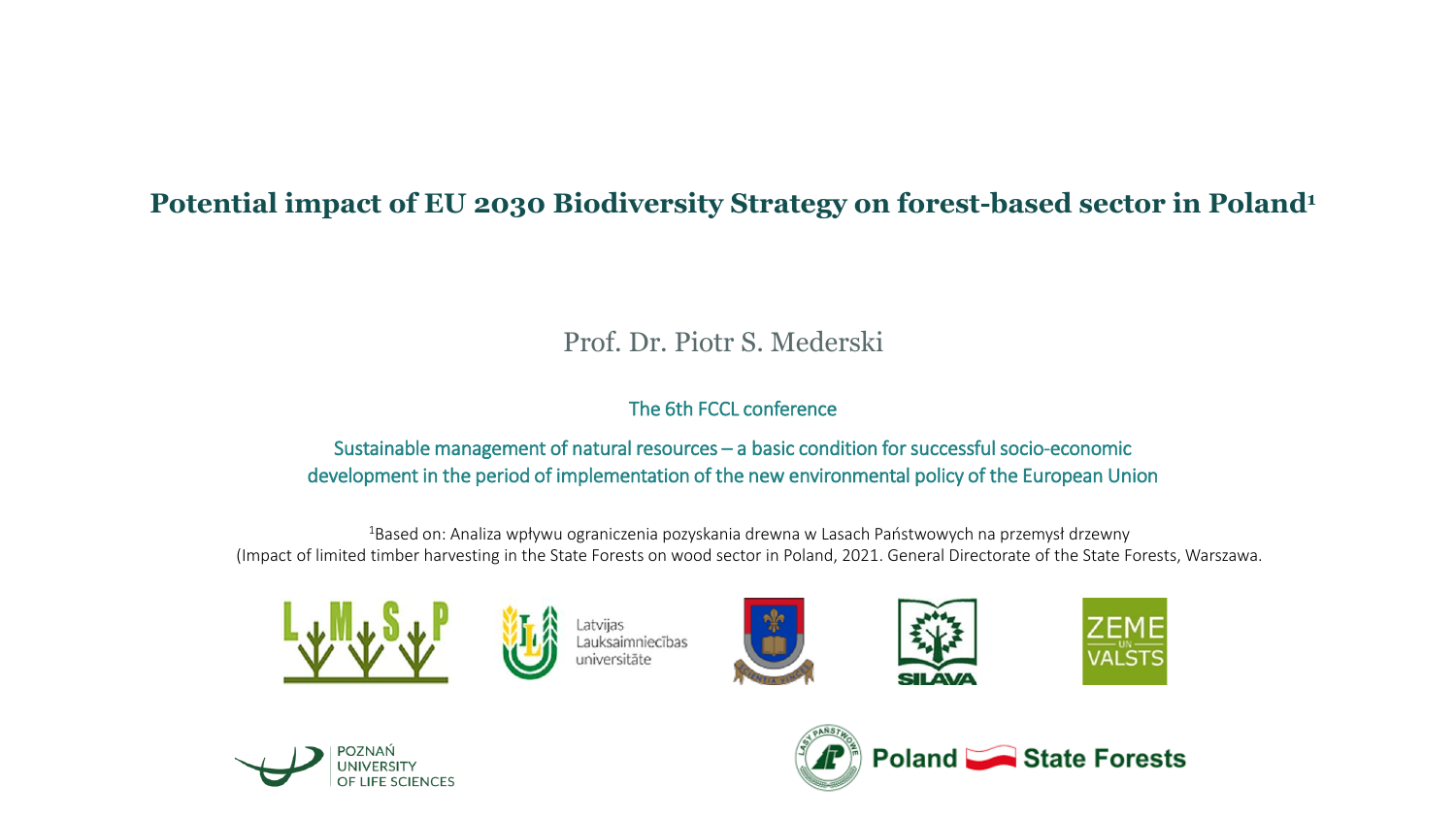#### **Context**



#### The new EU-wide Biodiversity Strategy will:

Establish protected areas for at least:



With stricter protection of remaining EU primary and oldgrowth forests legally binding nature restoration targets in 2021.

areas are strictly protected in the EU. We need to do better to protect these areas. In this spirit, at least one third of protected areas - representing 10% of EU land and 10% of EU sea - should be strictly protected. This is also in line with the proposed global ambition.

> what does it mean for forestry in Poland?

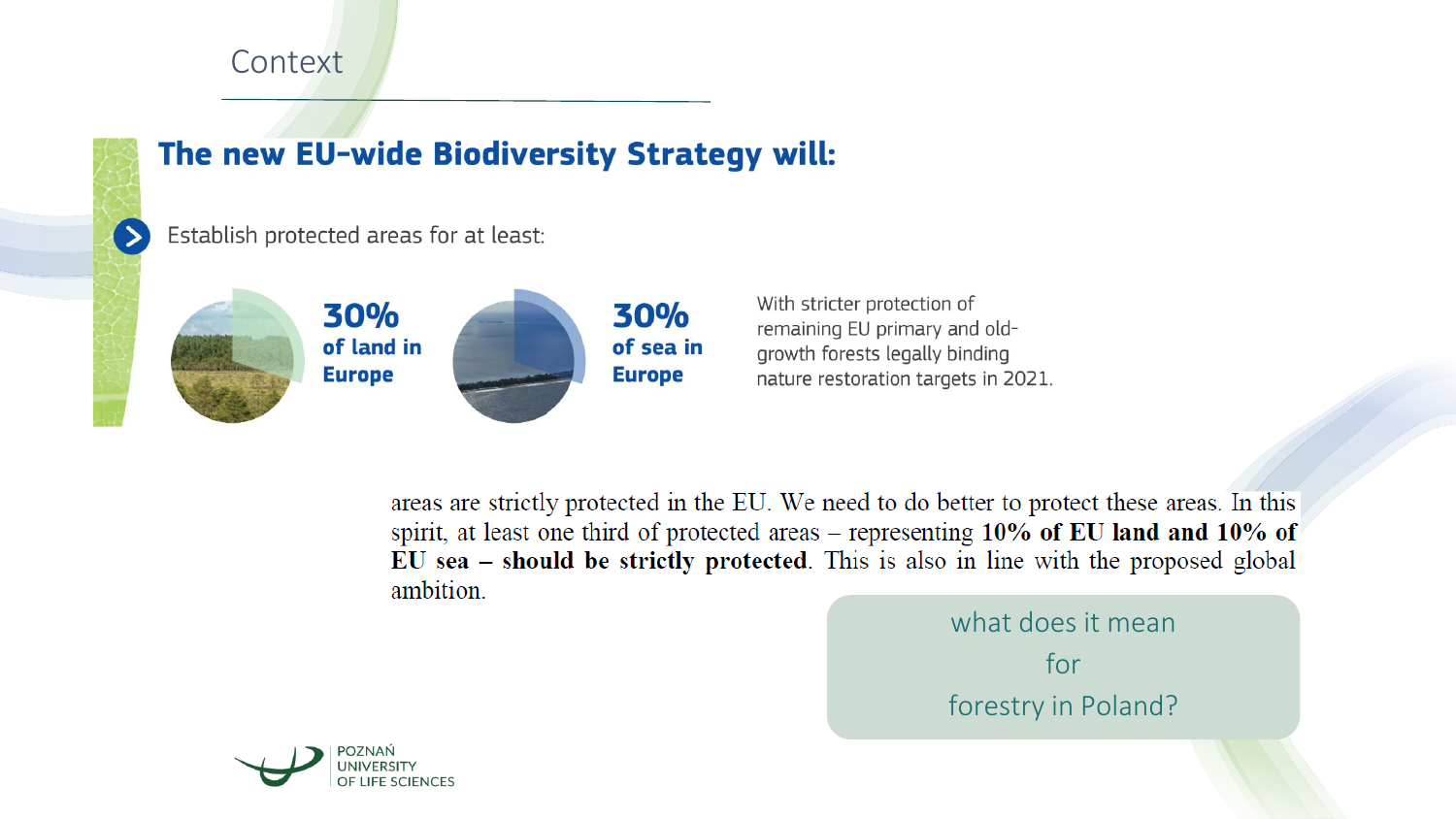## Impact of limited timber harvesting on timber supply

# scenarios

| timber         | harvested<br>and sold in<br>2019 |      | $-10%$ | $-20%$ | $-40%$ |
|----------------|----------------------------------|------|--------|--------|--------|
| $mln \, m3$    |                                  |      |        |        |        |
| pulp wood      |                                  | 23,1 | 23,1   | 23,1   | 13,8   |
| sawmill timber |                                  | 15,9 | 14,3   | 12,7   | 9,6    |
| total          |                                  | 39,C |        | 35,8   | 23,4   |

#### direct market reaction:

#### rise in timber prices lower supply of wood products

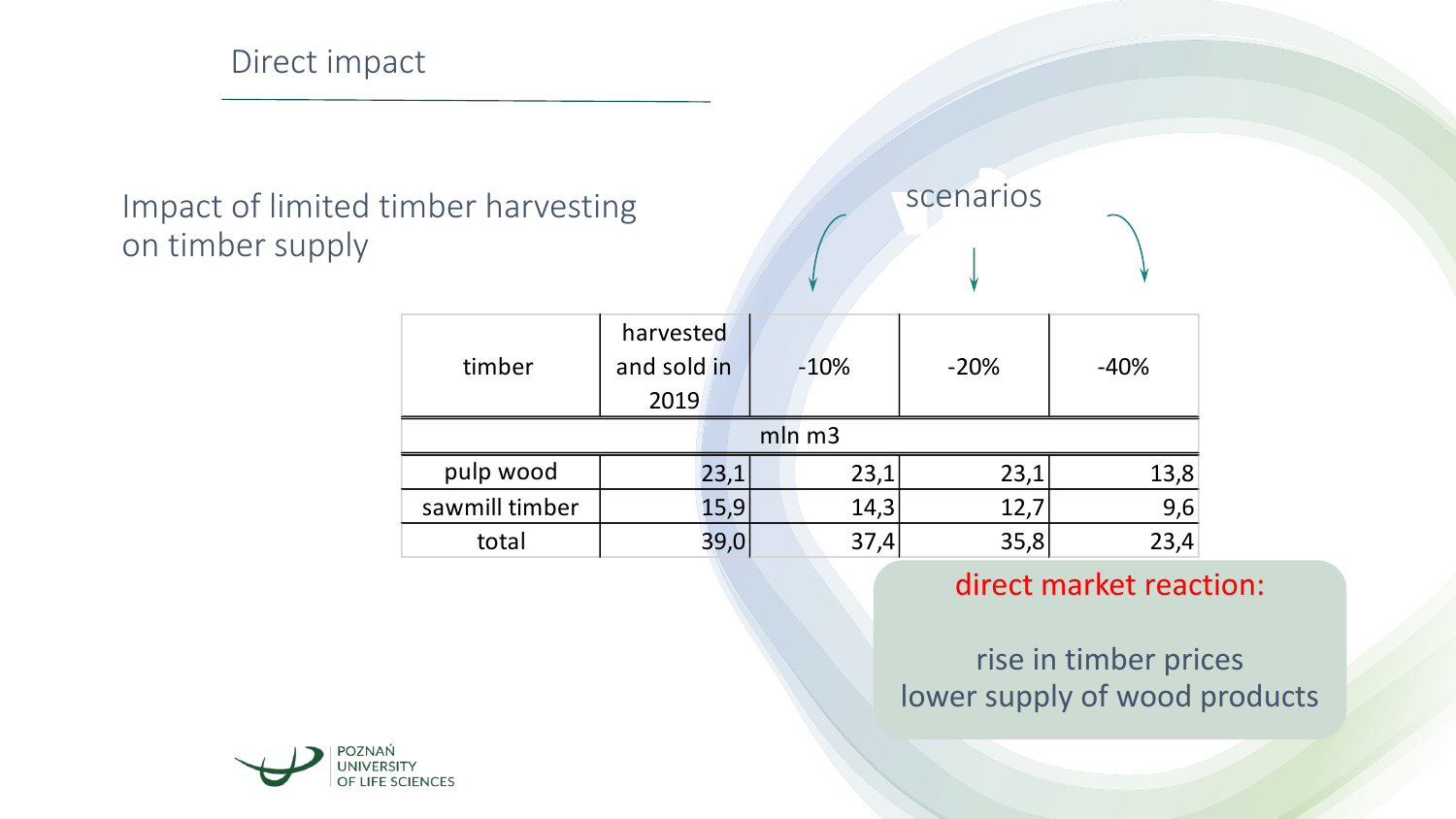

## Impact on business?

### - 4921 enterprises



• 93% micro (up to 1 000 m3) and small (1 000 to 10 000 m3) enterprises

• all take and need 27% of supplied timber

• drop in timber supply by 40% = closing 90% of timber enterprises (SME)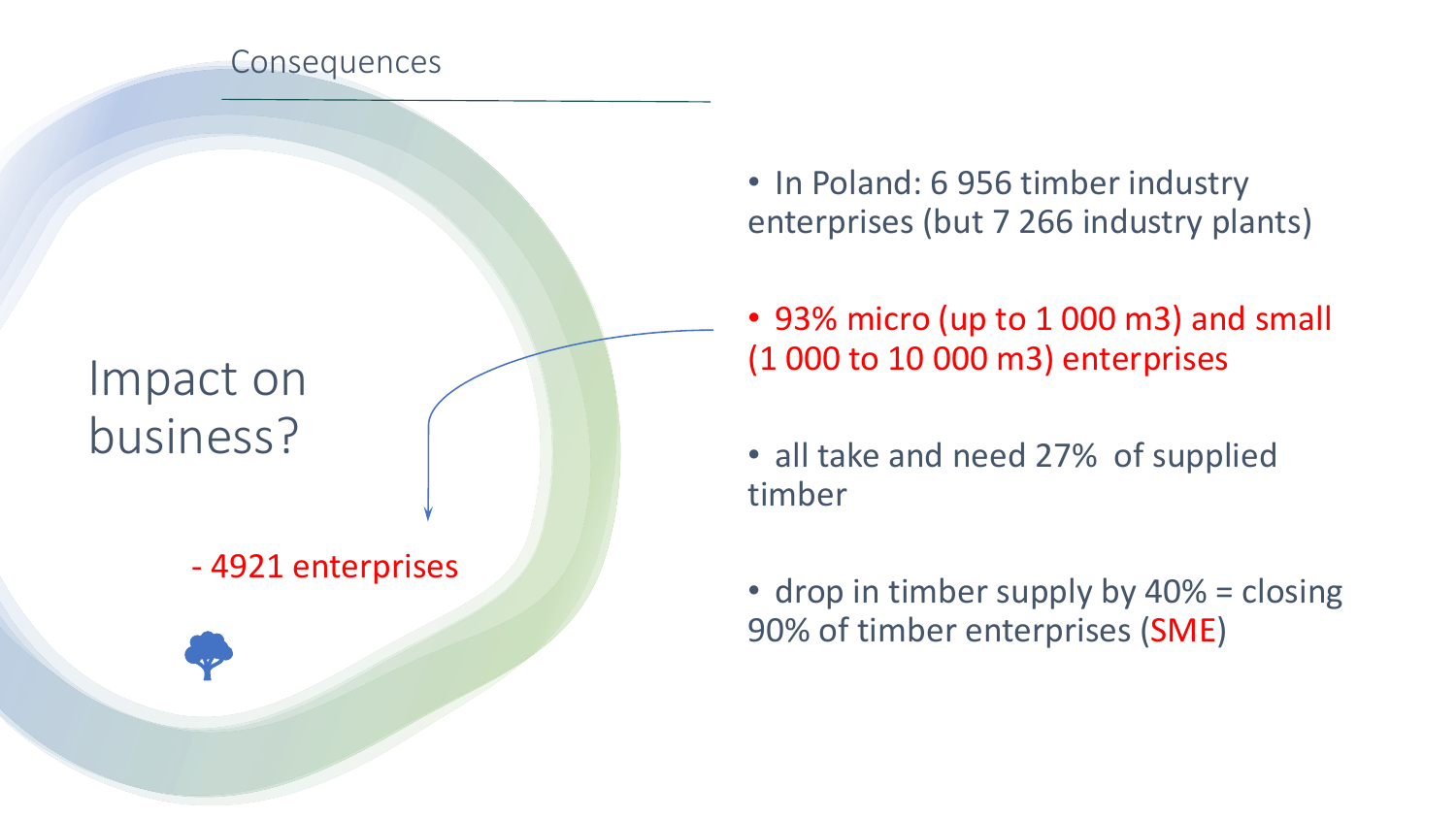#### Biodiversity and ecological issues

Encrease of area radius (supply radius) due to limited timber supply

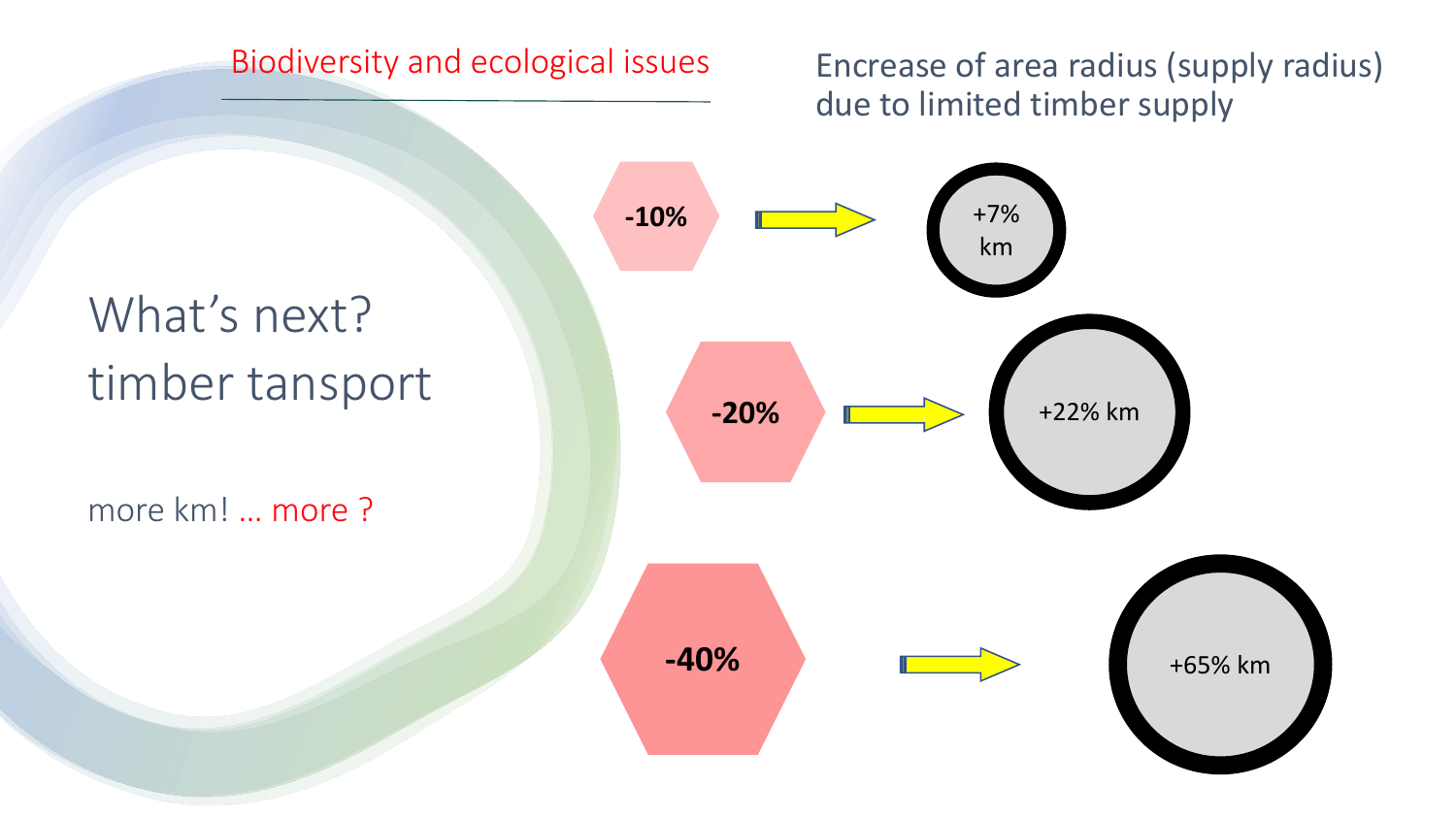#### Let's talk about money

#### Rise of transport costs

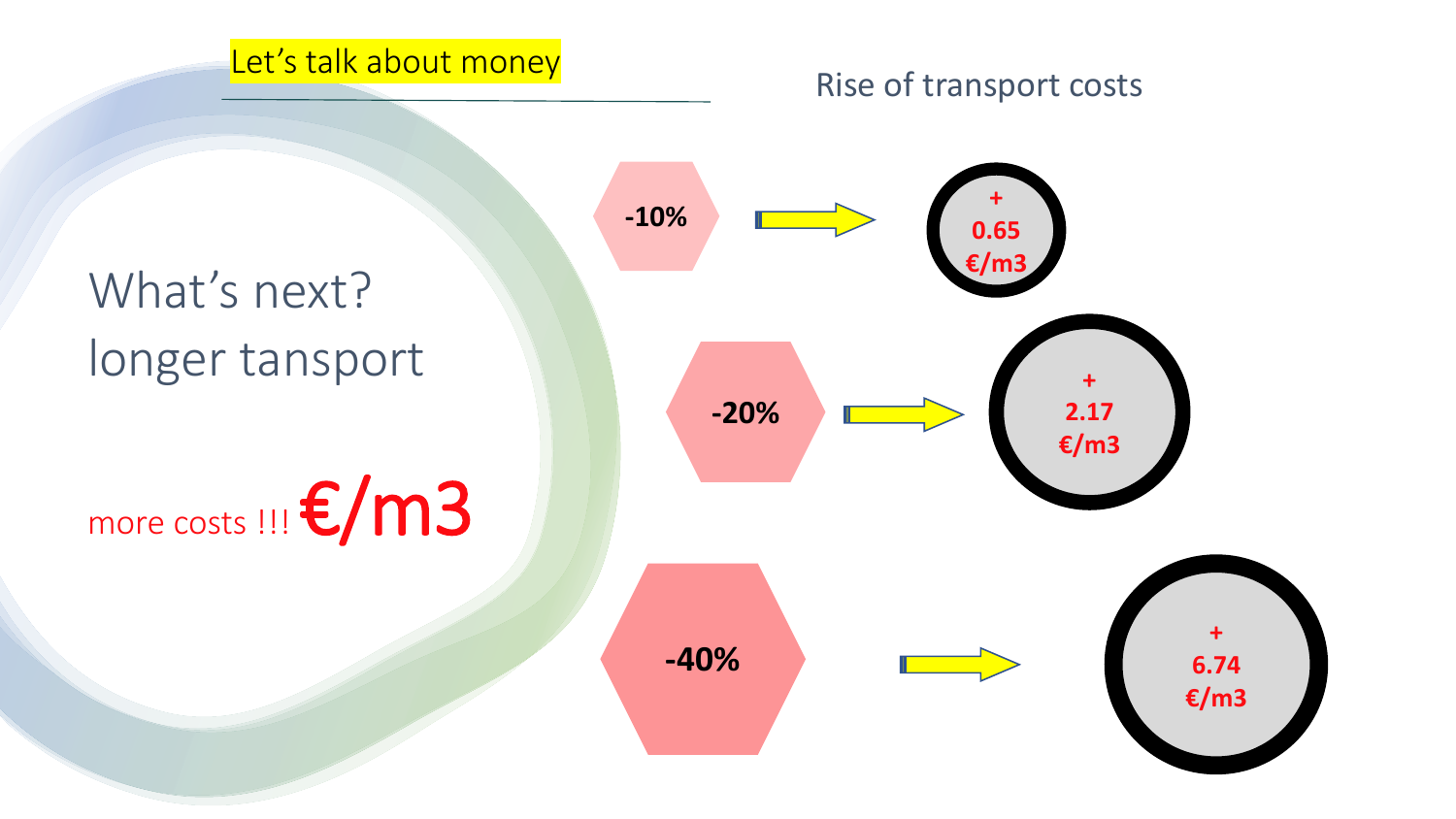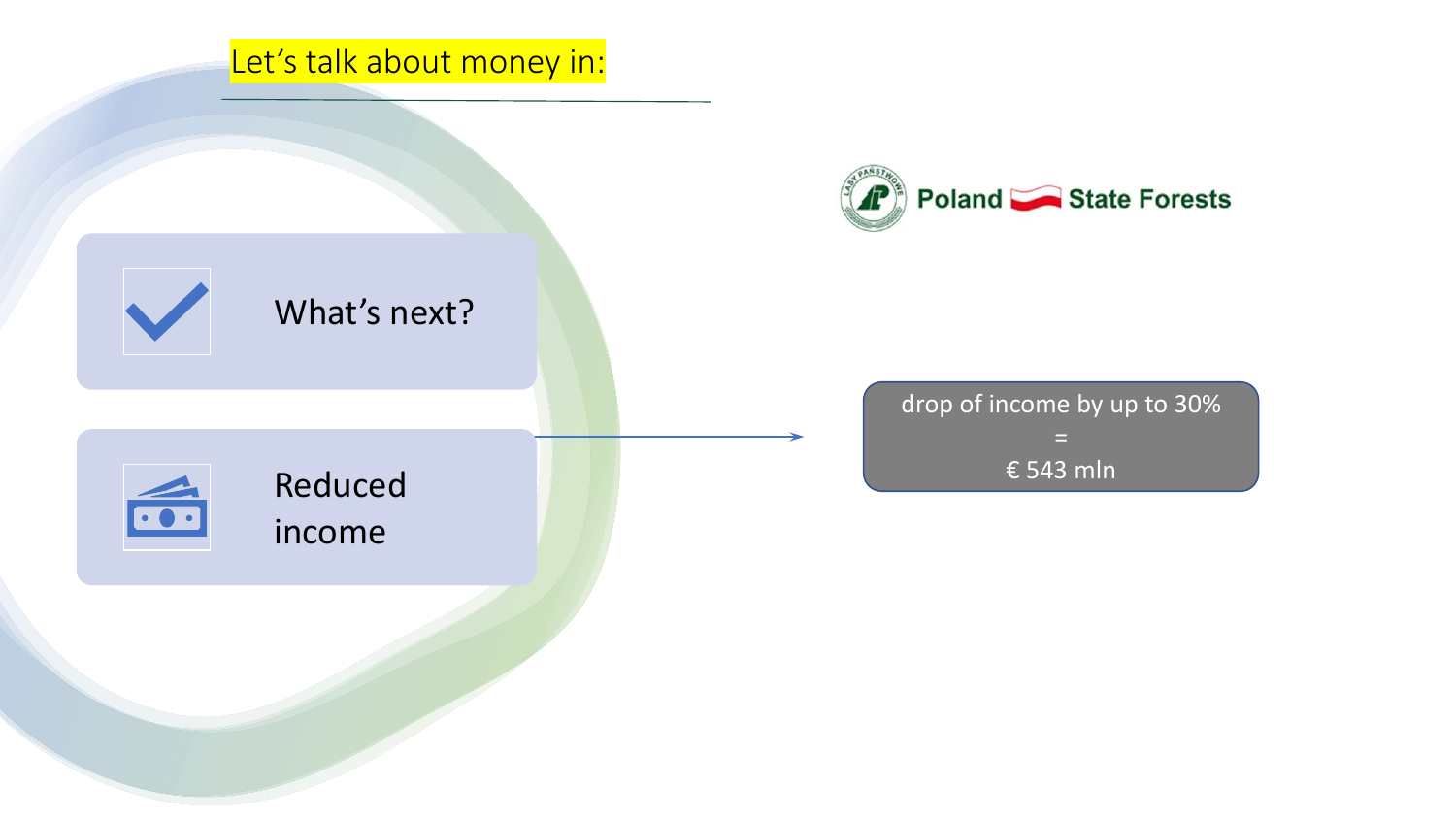200 000 emploees loosing jobs in timber industry

= impact on 1% of jobs

= drop in employment in industry sector: from 12.5% to 6.0%

# Other consequences:

in 2019: Polish export of furniture =  $\epsilon$  11 200 mln

= 2nd biggest export in the World, China in front

closing down 90% of enterprises in rural areas

(92% of companies employ less than 10 people)

Polish timber sector will loose its position in Europe